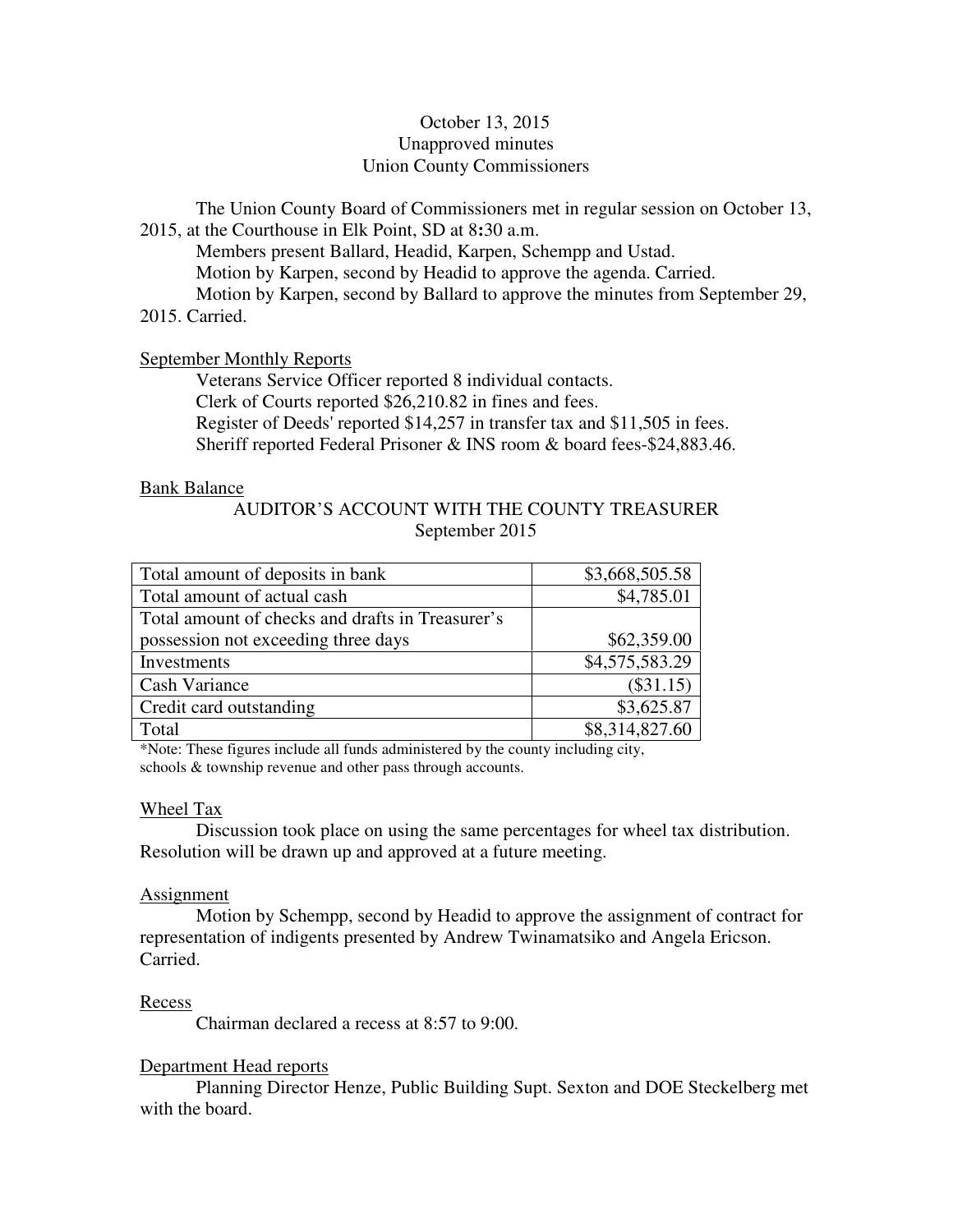## Travel Authorization

Motion by Karpen, second by Headid to approve travel for Brandon Cooper to attend ArcGIS for Desktop 10 in Ankeny, Iowa on November 16 and 17. Carried.

Motion by Headid, second by Ballard to approve travel to Sioux Falls for Brandon Cooper and Ron Peter to attend sales ratio workshop on October 29. Carried.

Motion by Karpen, second by Headid to approve travel for Brandon Cooper and whomever else would like to attend a Pictometry user meeting in Sioux Falls on October 30. Carried.

## Pictometry

Motion by Ballard, second by Headid to set the Pictometry subscription at \$750 per calendar year (prorated for partial year). Motion carried.

## Personnel

 Motion by Karpen, second by Schempp to approve new hires: Emilious Davispart time jailer @ \$12.91 effective October 2, 2015; Shannon Kymala PT Jailer @12.91 effective October 12, 2015. Carried.

 Motion by Headid, second by Ballard to approve status change on Kylie Zortman from PT to FT jailer effective September 27, 2015 and resignation on October 23, 2015; Michael Newcomb from PT to FT jailer effective October 25, 2015 @ \$12.91. Carried.

## General Fund Surplus Analysis

 To be in compliance with SDCL 7-21-18.1, it is required to publish in the minutes the unassigned fund balance of the general fund of the county as of March 31 and September 30. This amount may not exceed 40% of the total amount of all general fund appropriations contained in the budget for the next fiscal year. As of September 30, 2015, Union County has \$2,037,155.91 in unassigned funds. This figure is 25% of the 2016 General Fund Budget.

#### Highway

PWA Roggow met with the board on various matters.

 City of Elk Point rep, Dennis Nelsen, and McClaury Engineer Nebelsick met to discuss Rose Street to discuss the construction extension of Rose street in Elk Point to the railroad tracks.

#### Recess

Chairman declared a recess from 10:09-10:14.

#### Tax Deed

 Treasurer Myron Hertel met with the board to discuss the real estate that was taken for tax deed property. The following parcels were viewed and discussed: 02.08.06.1015 (709 W Spruce St in Beresford); 03.05.04.1005 (507 N Pearl in Elk Point); 05.01.08.1035 & 1037 (Corner of Louis and Main St. in North Sioux City); 11.00.16.4010 (Bruneau Tract 3 in Gov't Lot 1- Big Sioux Twp).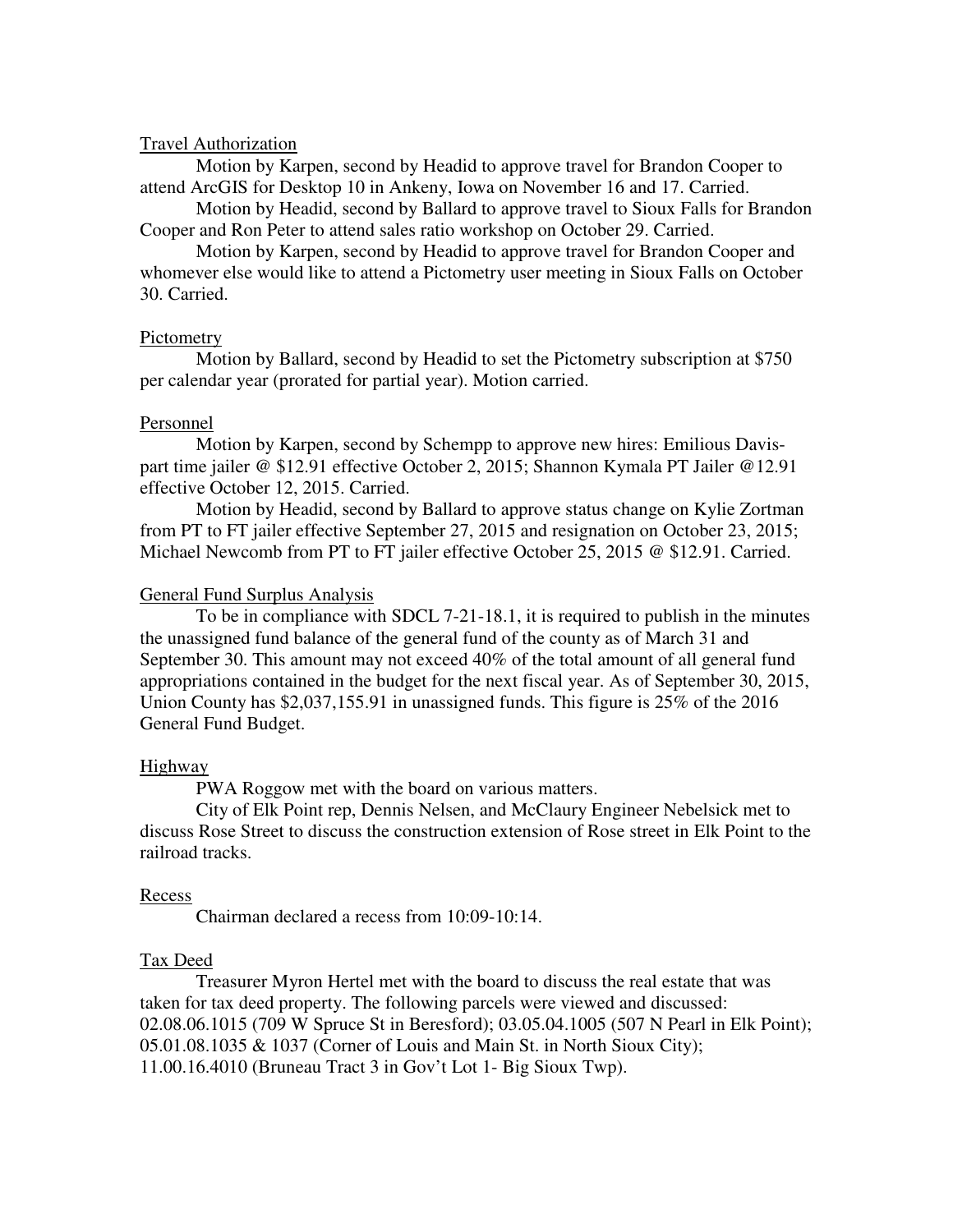The board asked Treasurer Hertel to consider advertising and selling the property prior to November 1, 2015, if possible, to allow these parcels to return to the tax rolls.

## Auction

 As advertised, the grandstand area on the Alcester fairgrounds was put up for auction for leasing purposes. Opening bid started at \$1250 with the only bidder being Farmers Coop Society (Ryan Schoenfelder ). Lease agreement will be signed.

#### Recess

Chairman declared a recess at 10:57 – 11:00.

# Sheriff

Sheriff Limoges met with the board to discuss several matters.

 Motion by Headid, second by Ballard to allow travel authorization for (5) jailers to attend a 40 hour class being held in Sioux Falls Minnehaha County. The training will cover Security, Supervision, Report Writing, Discipline, Use of Force, Ethics, Suicide prevention, Disease awareness. This training will be held on November 23rd,24th,25th, 30th & 31st. Motion carried.

Sheriff Limoges requested that a position of Sergeant be added to the salary range #3, effective October 25, 2015 @\$18.63 per hour (no shift differential) and assign this position to Deputy Prouty.

Motion by Headid, second by Schempp to approve the request to create a new position of Sergeant, Range 3 and assign this position to Deputy Prouty effective October 25 at the rate of \$18.63. Motion carried.

Sheriff discussed another position change with the board, it was determined to table that decision.

## Claims

 Motion by Karpen, second by Schempp to approve the following claims. Carried. The following claims have been audited, approved and warrants drawn on the same: Biweekly payroll for 10-16-2015: Auditor \$184.80; Treasurer \$376.20; State's Attorney \$716.34; Public Building \$721.88; Register of Deeds \$616.51; Sheriff \$32,465.15; Nurse \$196.20; WIC \$333.54; Highway \$21,798.44; OASI \$4,391.73. Accurate Reporting (Transcript) \$109.00; Alcohol Monitoring Sys (Supp) \$35.10; Alliance Communication (Util) \$187.20; Beresford Municipal Telephone (Util) \$268.80; Bierschbach Equip (Supp) \$514.00; Billion Auto (Maint) \$39.80; Bob Barker (Supp) \$162.67; Brandon Cooper (Per Diem) \$171.00; Campbell Supply (Cloth Allow) \$79.98; Cathy Rehfuss (MI Hearing) \$22.50; Century Link (Util) \$371.42; Chesterman (Water) \$138.00; City of Alcester (Util) \$61.85; Class C Solutions (Repair/Supp) \$42.45; Consolidated Communication (Util) \$122.70; Dakota Co Sheriff (Return) \$35.04; Dakota Dunes NSC Times (Legals/Ad) \$161.52;Dakotabilities (Allot) \$360.00; Dawn Steckelberg (Per Diem) \$171.00; Denise Cody (MI Hearing) \$22.50; Department of Public Safety (ID Card) \$10.00; Dodge Co Sheriff (Return) \$30.63; Dr. Jim Slattery (Care) \$225.00; Dunes Animal Hospital (Care) \$298.95; Ferdig's Body Shop (Repair) \$348.75; Filter Care (Supp) \$223.80; Gary E Mikelson (Ct Appt Atty) \$234.96;Great Plains Psychological (Eval) \$5,866.25; Gubbrud, Haugland & Gillespie (Pub Def) \$1,312.20; Henderson